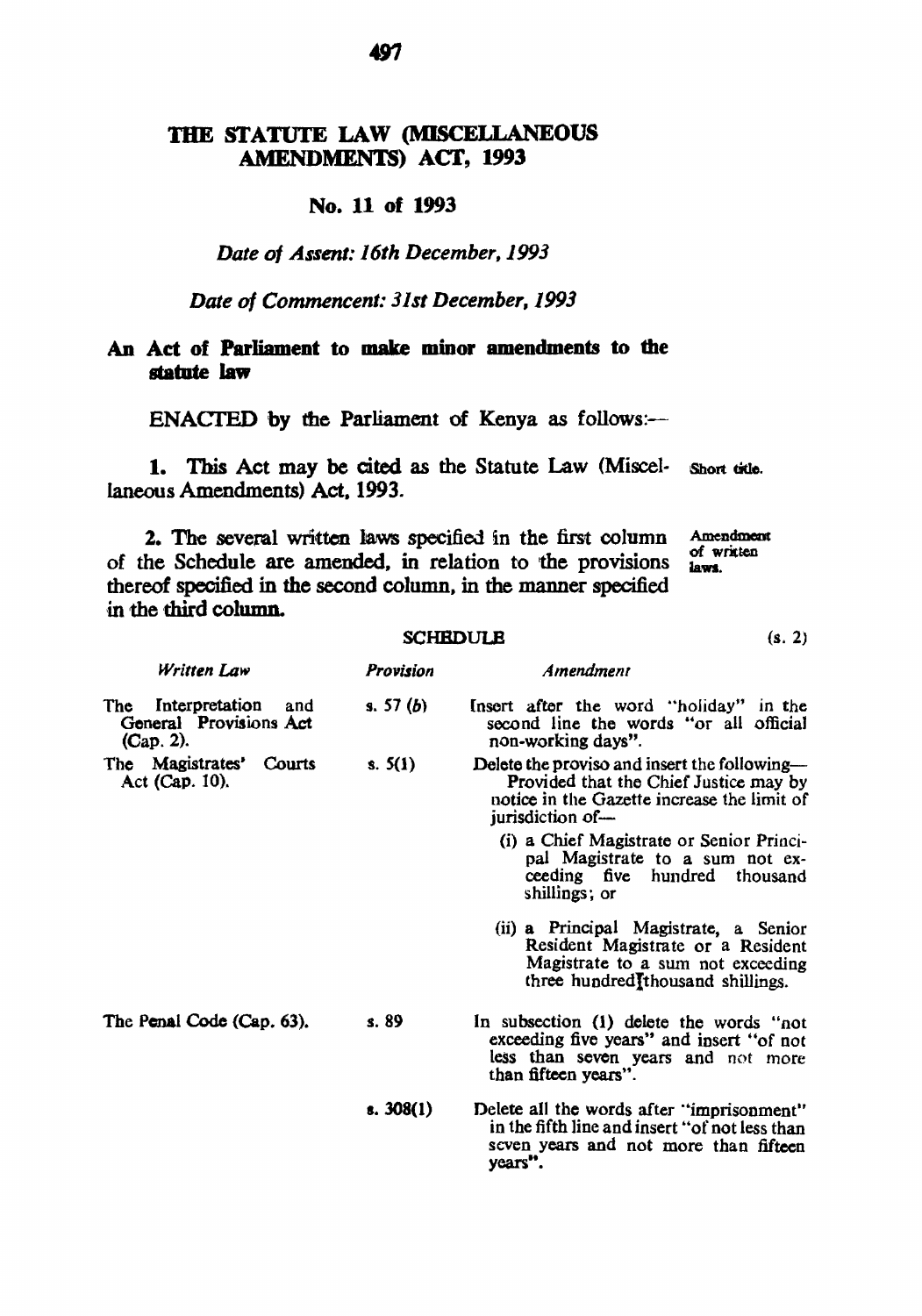|                                           | SCHEDULE-(Contd.) |                                                                                                                                                                                                                                                                                                                                                                                                                                                                                                                                                                                       |
|-------------------------------------------|-------------------|---------------------------------------------------------------------------------------------------------------------------------------------------------------------------------------------------------------------------------------------------------------------------------------------------------------------------------------------------------------------------------------------------------------------------------------------------------------------------------------------------------------------------------------------------------------------------------------|
| <i><u>Written Law</u></i>                 | Provision         | Amendment                                                                                                                                                                                                                                                                                                                                                                                                                                                                                                                                                                             |
| The Criminal Procedure<br>Code (Cap. 75). | Part XII          | Delete the sub-heading "INQUIRIES AS<br>TO SUDDEN DEATHS" and insert<br><b>SUDDEN</b><br>"INOUIRIES<br>AS<br>ТO<br>DEATHS AND MISSING PERSONS<br>BELIEVED TO BE DEAD".                                                                                                                                                                                                                                                                                                                                                                                                                |
|                                           | s. $386(1)$       | Delete full stop at the end of paragraph $(c)$<br>and insert a semi-colon and the follo-<br>$wing-$<br>" $(d)$ is missing and believed to be dead;"                                                                                                                                                                                                                                                                                                                                                                                                                                   |
|                                           |                   |                                                                                                                                                                                                                                                                                                                                                                                                                                                                                                                                                                                       |
|                                           |                   | In the nineth line after "shall" insert "in<br>the case of paragraph $(a)$ , $(b)$ or $(c)$ ;                                                                                                                                                                                                                                                                                                                                                                                                                                                                                         |
|                                           |                   | In the last line delete the full stop after<br>"inquests" and insert a semi-colon and<br>the following- $-$                                                                                                                                                                                                                                                                                                                                                                                                                                                                           |
|                                           |                   | and in the case of paragraph (d) shall<br>immediately send to the Attorney-General<br>through the Commissioner of Police as<br>full a report as possible together with<br>details of all supporting evidence relating<br>to the circumstances surrounding the<br>disappearance and the grounds upon<br>which the death of that person is pre-<br>sumed to have taken place.                                                                                                                                                                                                           |
|                                           | s. 386 $(2)$      | Insert after the word "When" in the first<br>line the following—                                                                                                                                                                                                                                                                                                                                                                                                                                                                                                                      |
|                                           |                   | ", except in the case of a missing person<br>believed to be dead".                                                                                                                                                                                                                                                                                                                                                                                                                                                                                                                    |
|                                           | s. 387            | Insert in subsection (1) after the word<br>"may" the words "but shall in the<br>case of a missing person believed to be<br>dead,".                                                                                                                                                                                                                                                                                                                                                                                                                                                    |
|                                           |                   | Insert after subsection (5) the following<br>new subsection—<br>$(6)$ In the case of an<br>inquiry relating to a missing<br>person believed to be dead<br>the magistrate shall at the<br>termination of the inquiry<br>report the case together<br>with his findings to the<br>Attorney-General and shall<br>make recommendations as<br>to whether or not the<br>period regarding the pre-<br>sumption of death provided<br>for by section 118A of the<br>Cap. 80.<br>Evidence Act should be<br>reduced and if so what<br>lesser period should, in the<br>circumstances of the death. |

be substituted for the period

of seven years.

**498**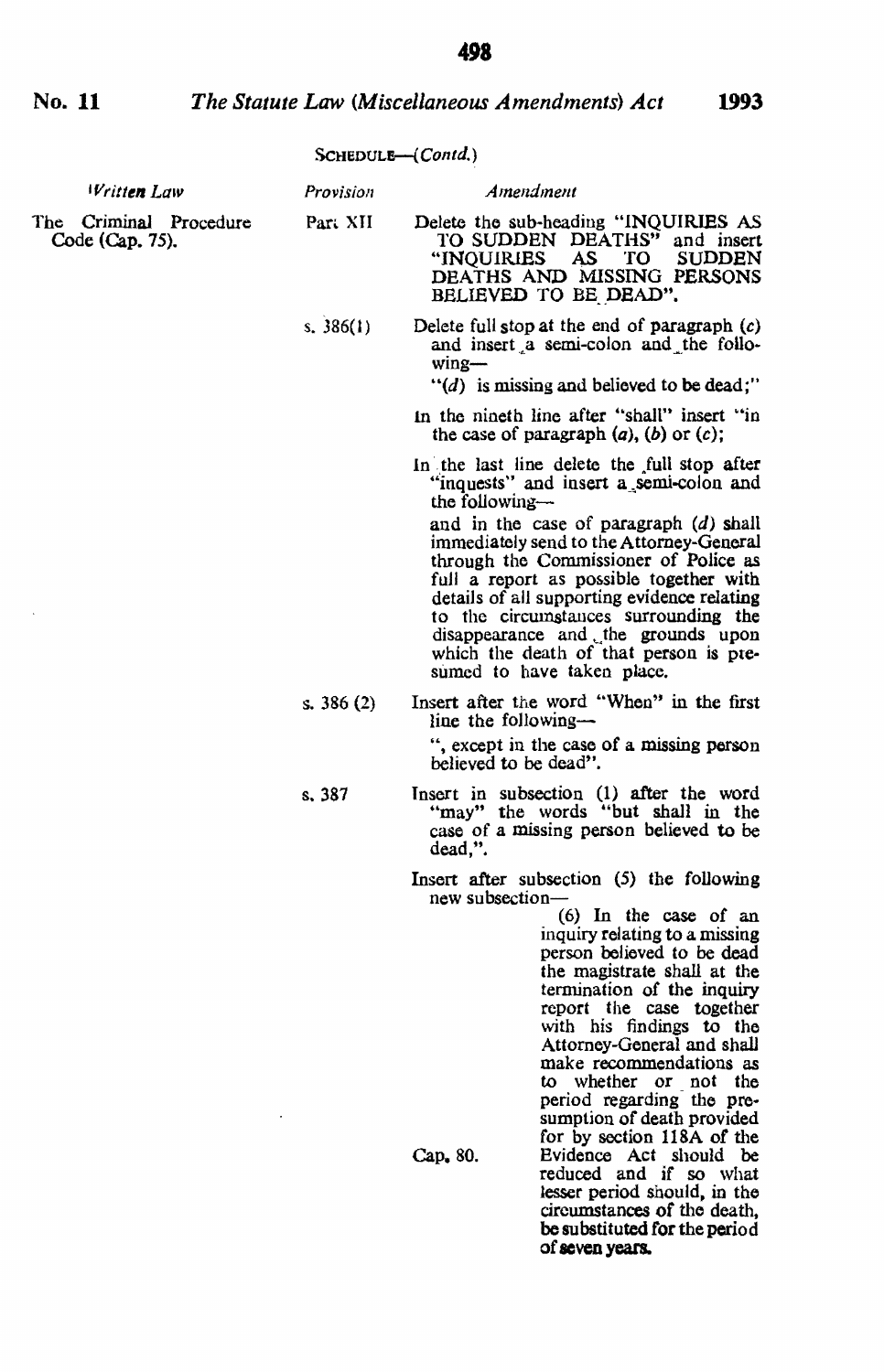## **1993** *The Statute Law (Miscellaneous Amendments) Act* No. 11

| SCHEDULE-(Contd.)               |           |                                                                                                                                                                                                                                                                                                                                                                                                                                                                                                                                          |  |
|---------------------------------|-----------|------------------------------------------------------------------------------------------------------------------------------------------------------------------------------------------------------------------------------------------------------------------------------------------------------------------------------------------------------------------------------------------------------------------------------------------------------------------------------------------------------------------------------------------|--|
| Written Law                     | Provision | <i>Amendment</i>                                                                                                                                                                                                                                                                                                                                                                                                                                                                                                                         |  |
|                                 | s. 388    | In subsection (1) delete the full stop and<br>insert the following—                                                                                                                                                                                                                                                                                                                                                                                                                                                                      |  |
|                                 |           | "and shall in the case of missing person<br>believed to be dead give such directions<br>as he deems fit".                                                                                                                                                                                                                                                                                                                                                                                                                                |  |
|                                 |           | Insert after subsection (3) the following<br>new subsection-                                                                                                                                                                                                                                                                                                                                                                                                                                                                             |  |
|                                 |           | (4) Upon receiving a<br>report under section 387(6)<br>the Attorney-General shall<br>after considering the recom-<br>mendations of the magis-<br>trate direct him to make an<br>order as to the period which<br>should be recorded before<br>the death is presumed and<br>upon the expiration of such<br>period the Registrar-Gene-<br>ral shall be empowered on<br>the production to him by<br>the proper officer entitled to<br>apply for and receive a grant<br>of representation under the<br>Law of Succession Act, of<br>Cap. 160. |  |
|                                 |           | a court certified copy of the<br>magistrate's order, to issue<br>to that person an appro-<br>priate certificate of death in<br>accordance with the Births<br>Cap. 149.<br>and Deaths Registration<br>Act.                                                                                                                                                                                                                                                                                                                                |  |
| The College of Arms Act         | s.3       | In subsection $(1)$ -                                                                                                                                                                                                                                                                                                                                                                                                                                                                                                                    |  |
| (Cap. 98).                      |           | (i) delete paragraph $(a)$ and insert the<br>following-                                                                                                                                                                                                                                                                                                                                                                                                                                                                                  |  |
|                                 |           | $''(a)$ the Minister, or the person<br>deputed by him, who shall be<br>chairman"; and                                                                                                                                                                                                                                                                                                                                                                                                                                                    |  |
|                                 |           | (ii) delete in paragraph $(b)$ the word<br>"three" and insert "four".                                                                                                                                                                                                                                                                                                                                                                                                                                                                    |  |
| The Firearms Act<br>(Cap. 114). | 5.4       | In subsection $(3)$ $(a)$ delete the words "not<br>exceeding fifteen years" and insert "of<br>not less than seven years and not more<br>than fifteen years".                                                                                                                                                                                                                                                                                                                                                                             |  |
|                                 |           | In subsection $(3)$ $(b)$ delete the words "to<br>a fine not exceeding twenty thousand<br>shillings or to imprisonment for a term<br>not exceeding ten years or to both" and<br>insert "to imprisonment for a term not<br>exceeding ten years".                                                                                                                                                                                                                                                                                          |  |

499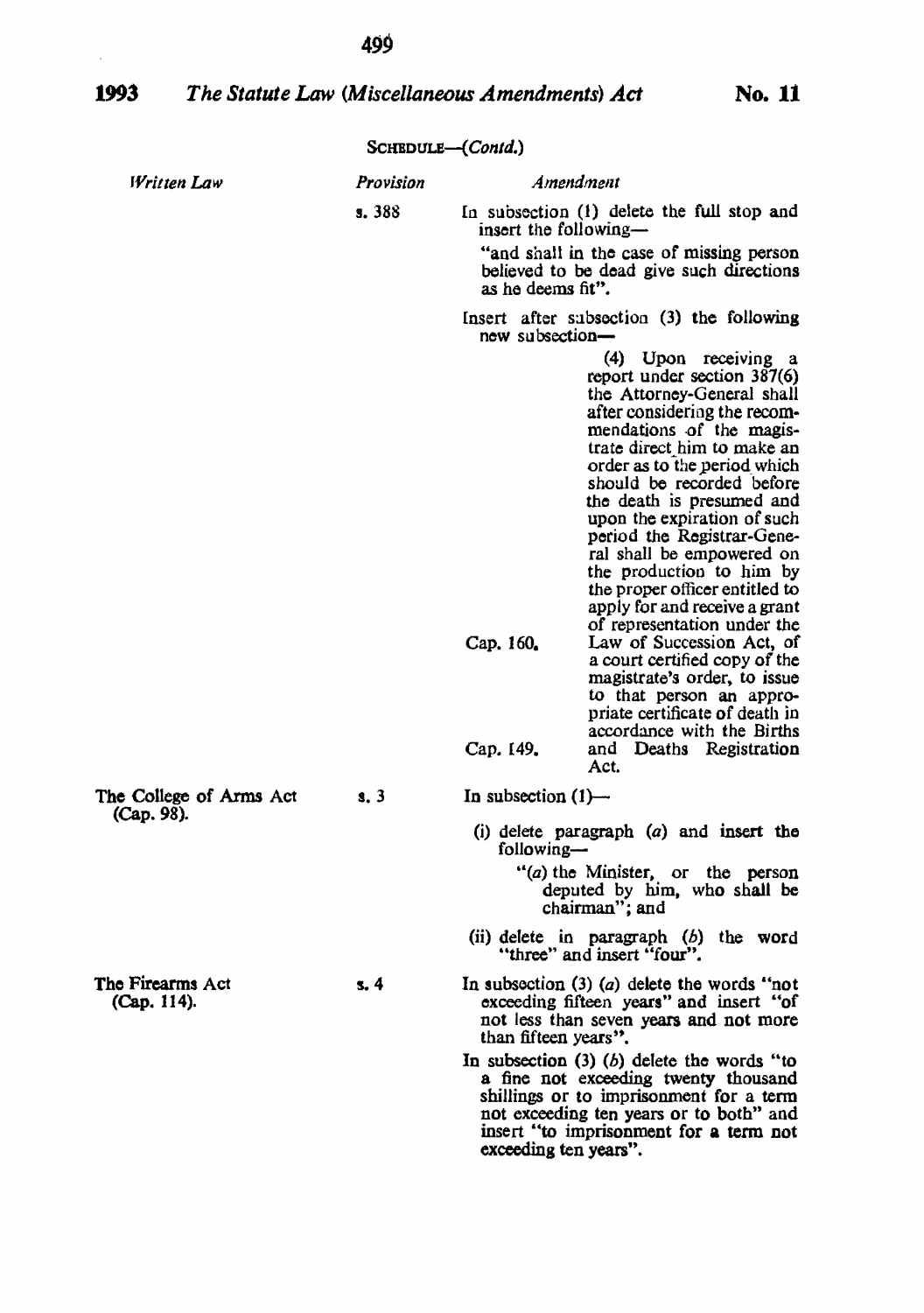## 500

*Amendment* 

## No. 11 **The Statute Law (Miscellaneous Amendments) Act** 1993

*Provision* 

SCHEDULE-(Contd.)

**Written Law** 

The Public Trustee Act (Cap. 168). s.26A In subsection (1) delete the words "not exceeding ten years" and insert "of not less than seven years and not more than fifteen years". In subsection (2) delete the words "not exceeding ten years" and insert "of not less than seven years and not more than fifteen years". s. 27 In subsection (3) delete the words "not s.S exceeding six months or to a fine not exceeding two thousand shillings or to<br>both" and insert "of not less than seven vears and not more than fifteen years". In subsection (7) delete the words "not exceeding six months or to a fine not exceeding two thousand shillings or to both" and insert "not exceeding ten years", Delete the words "a Deputy Public Trustee" and insert "one or more Dzputy Public Trustees". s. 8 In subsection (1) delete the words "twenty s.l1 s.12(1) s. 16(2) thousand" and insert "one hundred thousand". In subsection (2) delete the words "five thousand" and insert "twenty thousand". In paragraph (ii) of the proviso deletc the words "eight thousand" and insert "seventy-five thousand". In the proviso delete the words "twenty thousand" and insert "one hundred thousand", In the proviso delete the words "ten thousand" and insert "twenty thousand".

### The Pharmacy and Poisons Act (Cap. 244). s.3 Delete section 3 and insert the following new section.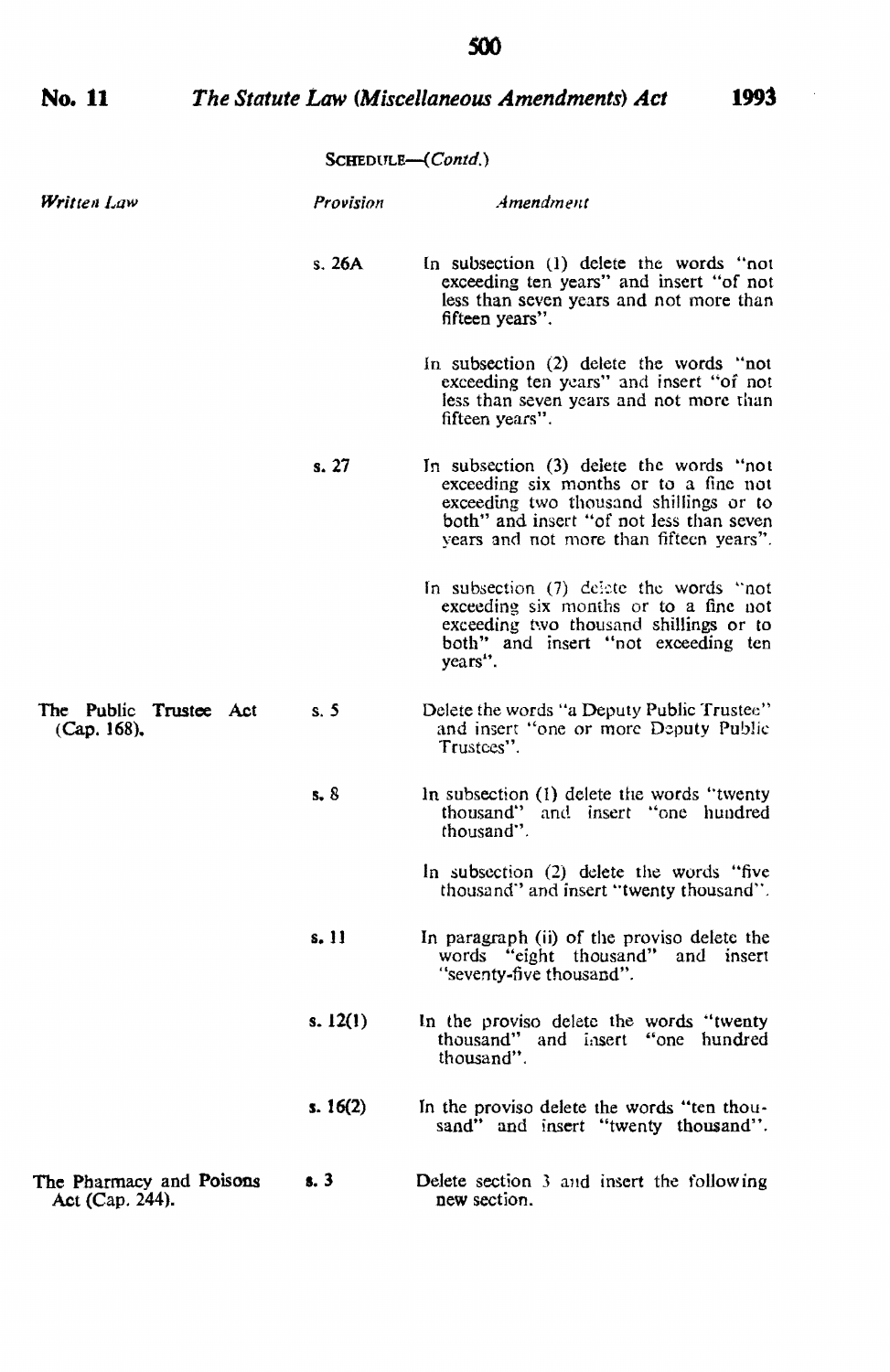# so..

| 1993 | The Statute Law (Miscellaneous Amendments) Act | No. 11 |
|------|------------------------------------------------|--------|
|      |                                                |        |

 $\hat{\boldsymbol{\cdot}$ 

 $\hat{\boldsymbol{\beta}}$ 

 $\sim 10$ 

## SCHEDULE-(Contd.)

| Written Law | Provision |                                                       | Amendment                                                                                                                                                            |
|-------------|-----------|-------------------------------------------------------|----------------------------------------------------------------------------------------------------------------------------------------------------------------------|
|             |           | Establishment<br>of Pharmacy<br>and Poisons<br>Board. | 3 (1) The Minister shall<br>appoint a Board to be<br>known as the Pharmacy<br>and Poisons Board which<br>shall consist of the follo-<br>wing persons-                |
|             |           |                                                       | (a) the Director of Medical<br>Services who shall be<br>the Chairman;                                                                                                |
|             |           |                                                       | $(b)$ the Chief Pharmacist;                                                                                                                                          |
|             |           |                                                       | (c) the Director of Veteri-<br>nary Services or a vete-<br>rinary surgeon nomi-<br>nated by him:                                                                     |
|             |           |                                                       | $(d)$ four<br><b>Pharmacists</b><br>appointed by<br>the<br>Minister from a panel<br>of names submitted by<br>Pharmacoutical<br>the<br>Society of Kenya of<br>$whom-$ |
|             |           |                                                       | (i) one shall be from<br>the Civil Service;                                                                                                                          |
|             |           |                                                       | (ii) one shall be from<br>the community<br>pharmacy; and<br>(iii) one from the phar-                                                                                 |
|             |           |                                                       | maceutical industry:                                                                                                                                                 |
|             |           |                                                       | (e) one representative of<br>the Department of<br>Pharmacy of the Uni-<br>versity of Nairobi nomi-<br>nated by the Faculty<br>Board; and                             |
|             |           |                                                       | $(f)$ one pharmaceutical<br>technician appointed<br>by the Minister from a<br>panel of names sub-<br>mitted by the Kenya<br>Pharmaceutical Asso-                     |
|             |           |                                                       | ciation.<br>(2) Those members of the                                                                                                                                 |
|             |           |                                                       | Board appointed under<br>paragraphs $(d)$ , $(e)$ and $(f)$<br>of subsection $(1)$ —                                                                                 |
|             |           |                                                       | (a) shall hold office for a<br>period of three years<br>but shall be eligible for<br>re-appointment;                                                                 |
|             |           |                                                       |                                                                                                                                                                      |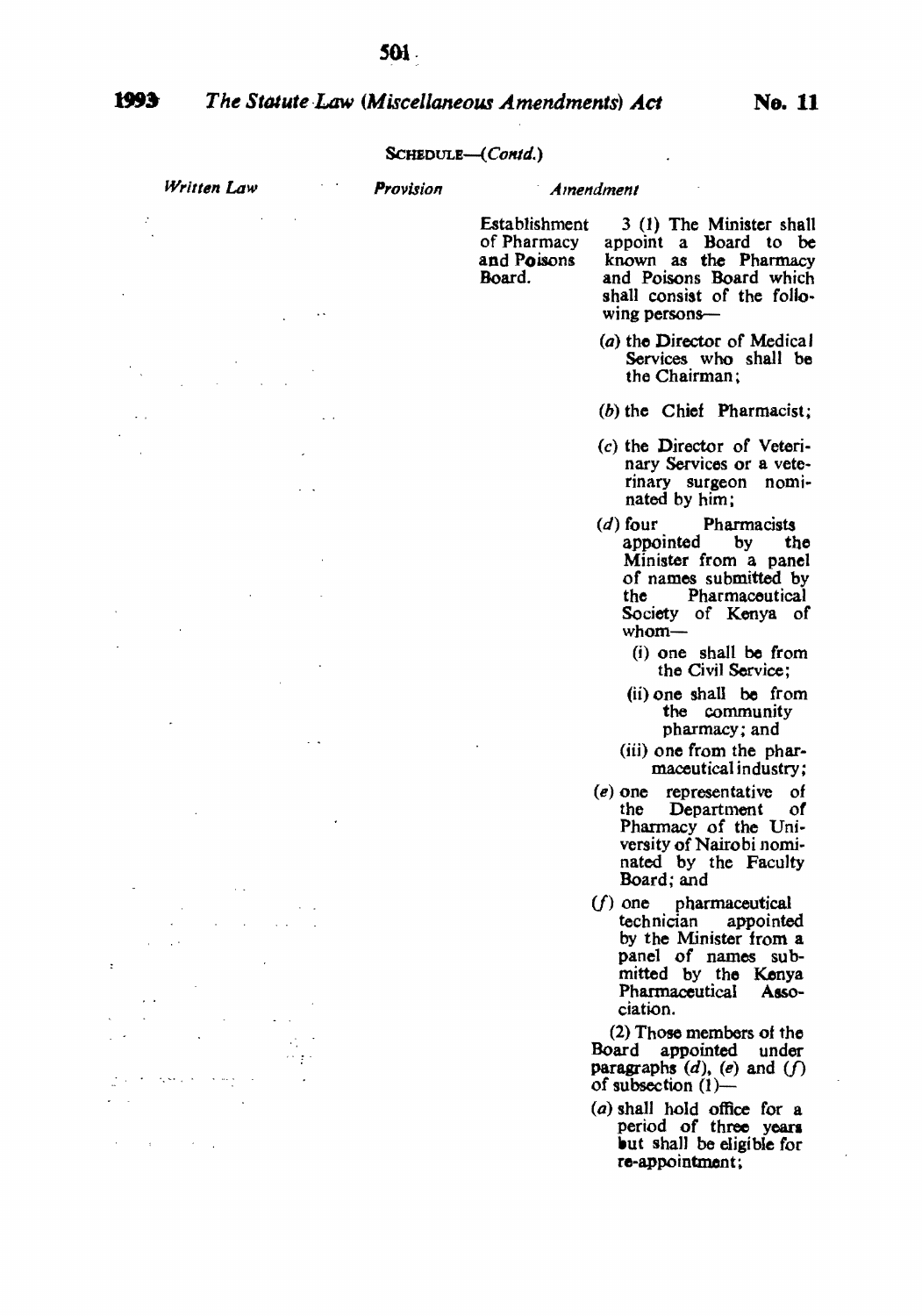$\bar{L}$ 

 $\sim 10^{-11}$ 

 $\sim$ 

**Written Law** 

 $\cdot$ 

SCHEDULE-(Contd.)

*Provision Amendment* 

(b) may at any time resign by instrument in writing addressed to the Chairman.

(3) Notwithstanding the provisions ot subsection  $(2)$  <sup>r</sup>the Minister may, if at any time it appears to him that a member of the Board<br>has failed to carry failed to out his functions under this Act, revoke the appointment of that person and shall appoint another person under subsection (I) in place of that member for the remainder of the period of office ot that member. and if that member is nominated or elected by any other authority or body. his nomination or election shall be deemed to have been annulled on account of the revocation ot his appointment to the Board.

(4) The Minister may appoint an appropriately qualified person to act temporarily in the place of any member of the Board other than the Chairman in the case of death. illness, resignation or absence from Kenya.

(5) The appointment, removal, death, resignation of any member sha11 be notified in the Gazette.

(6) The Board shall be a body corporate with perpetual succession and a common seal, and shall be capable in its corporate name of-

 $(a)$  suing and being sued;

- (b) acquiring, holding and disposing of property;
- $(c)$  borrowing and lending money.

 $\Delta$  , and  $\Delta$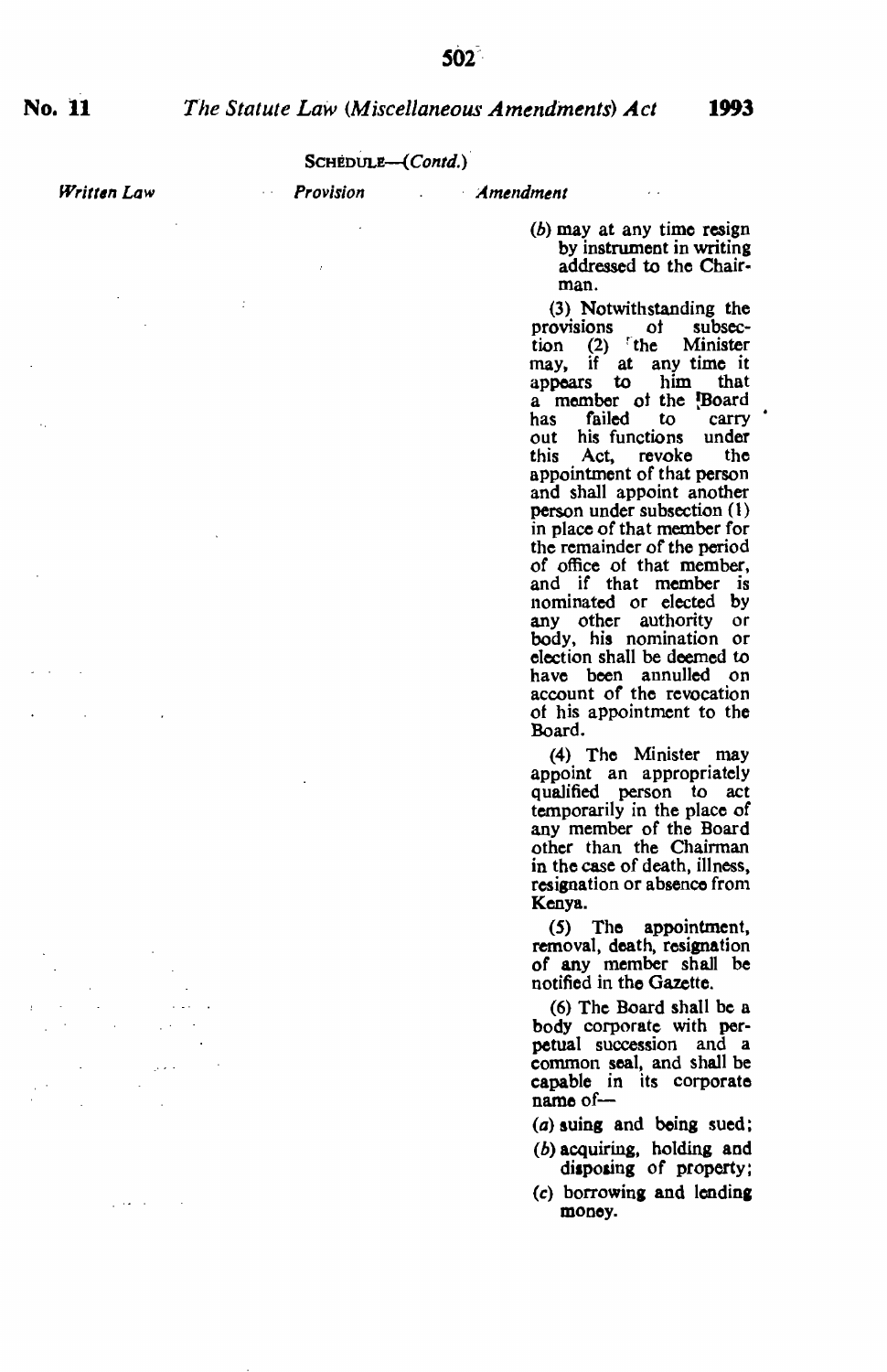## 1993 The Statute Law (Miscellaneous Amendments) Act **No. 11**

| $S$ CHEDULE— $(Contd.)$                                  |                |                                                                                                                                                                                                                                                                                                                                                                                                                                                                                                                                                            |  |
|----------------------------------------------------------|----------------|------------------------------------------------------------------------------------------------------------------------------------------------------------------------------------------------------------------------------------------------------------------------------------------------------------------------------------------------------------------------------------------------------------------------------------------------------------------------------------------------------------------------------------------------------------|--|
| Written Law                                              | Provision      | Amendment                                                                                                                                                                                                                                                                                                                                                                                                                                                                                                                                                  |  |
|                                                          | 8.5(1)         | Delete subsection (1) and insert the follo-<br>$wing-$                                                                                                                                                                                                                                                                                                                                                                                                                                                                                                     |  |
|                                                          |                | The Registrar.<br>$5(1)$ There shall be a<br>registrar of the Board who<br>shall be the Chief Phar-<br>macist.                                                                                                                                                                                                                                                                                                                                                                                                                                             |  |
|                                                          | s. 8           | Delete paragraph $(b)$ and insert the follo-<br>$wing-$                                                                                                                                                                                                                                                                                                                                                                                                                                                                                                    |  |
|                                                          |                | (b) satisfies the Board that he holds at<br>least a bachelor of pharmacy degree<br>(whether of Kenya or of some other<br>country) which the Board considers<br>acceptable.                                                                                                                                                                                                                                                                                                                                                                                 |  |
| The Mental Health Act<br>(Cap. 248).                     | s <sub>2</sub> | In the definition of "mental hospital" delete<br>"section 7" and insert "section 9".                                                                                                                                                                                                                                                                                                                                                                                                                                                                       |  |
|                                                          | s.4(2)         | In paragraph $(g)$ delete full stop and insert<br>a semi-colon and the following--<br>(h) the Deputy Director of Mental Health;<br>(i) the Chief Nursing Officer.                                                                                                                                                                                                                                                                                                                                                                                          |  |
|                                                          | s. 43          | Delete and insert the following new section-                                                                                                                                                                                                                                                                                                                                                                                                                                                                                                               |  |
|                                                          |                | No medical recommendation for ad<br>mission of a person to a mental hospital<br>and no medical certificate for the purposes<br>of Parts V, VI, and VII shall be signed<br>by any person owning a financial interest<br>in such mental hospital unless the person<br>in respect of whom the recommendation<br>or certificate is signed, is at the time of<br>signing, admitted to the mental hospital<br>or is lawfully detained in some other<br>suitable place for observation as to his<br>mental condition, by the person who<br>signs the certificate. |  |
|                                                          | s. 47          | Delete and insert the following-                                                                                                                                                                                                                                                                                                                                                                                                                                                                                                                           |  |
| <b>Contractor</b><br>$\sim$                              |                | Any person who, not being a medical<br>practitioner or a person approved and<br>authorized by the Director, knowingly<br>and wilfully signs any medical certificate<br>for the purposes of any of the provisions<br>of this Act shall be guilty of an offence.                                                                                                                                                                                                                                                                                             |  |
| The Medical Practitioners<br>and Dentists Act (Cap. 253) | s. 4           | In subsection (3) delete "three years" and<br>insert "five years".                                                                                                                                                                                                                                                                                                                                                                                                                                                                                         |  |
|                                                          |                | Insert after subsection (14) the following<br>new subsection-<br>$(15)$ The Board shall be a body cor-<br>porate with perpetual succession and a                                                                                                                                                                                                                                                                                                                                                                                                           |  |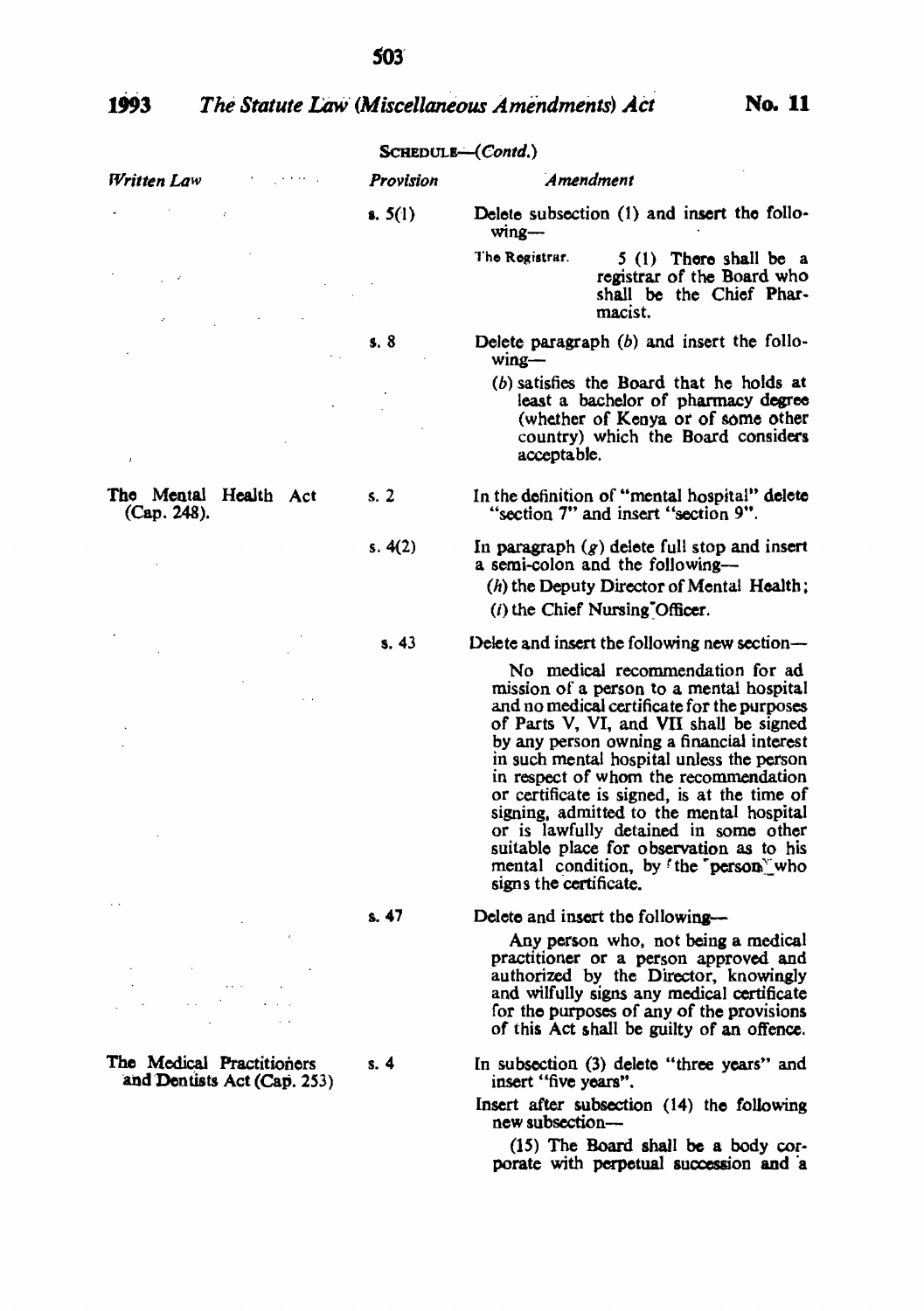$\sim$   $\sim$   $\sim$ 

 $\tau_2 \to \tau$ 

# No. 11 *The Statute Law (Miscellaneous Amendments) Act* **1993**

ScHEDULE-( *Contd.)* 

*Written Law*  $\sim 100$ *Provision Amendment* 

common seal, and shaH be capable in its corporate name of-

 $(a)$  suing and being sued;

 $\sim$ 

- (b) acquiring, holding and disposing of property;
- (c) borrowing and lending money.

Insert after section 11 the following new<br>section-<br>Supervisory 11A. (1) The Board shall

11A. (1) The Board shall functions of the satisfy itself that courses of Board.<br>Board, study to be followed by Board. study to be followed by

students for a degree in medicine or dentistry, including the standard of proficiency required for admission thereto and the standards of examinations leading to the award ot a degree, are sufficient to guarantee that the holder thereof has acquired the minimum<br>knowledge and skill necessary for the efficient practice of medicine or dentistry.

(2) For the purposes of this section the Board may-

- (a) appoint persons to visit any university or other institution in Kenya offering a course in medicine or dentistry and to re-<br>port to it on the course<br>of study, staffing, accom-<br>modation and equip-<br>ment available for training in medicine or dentistry and other arrangements available for such training:
- (b) appoint persons to attend examinations in any<br>aspect of medicine or dentistry at any such university or institution and to report to it on the' sufficiency of the examinations and on such matters relating thereto as the Board may require;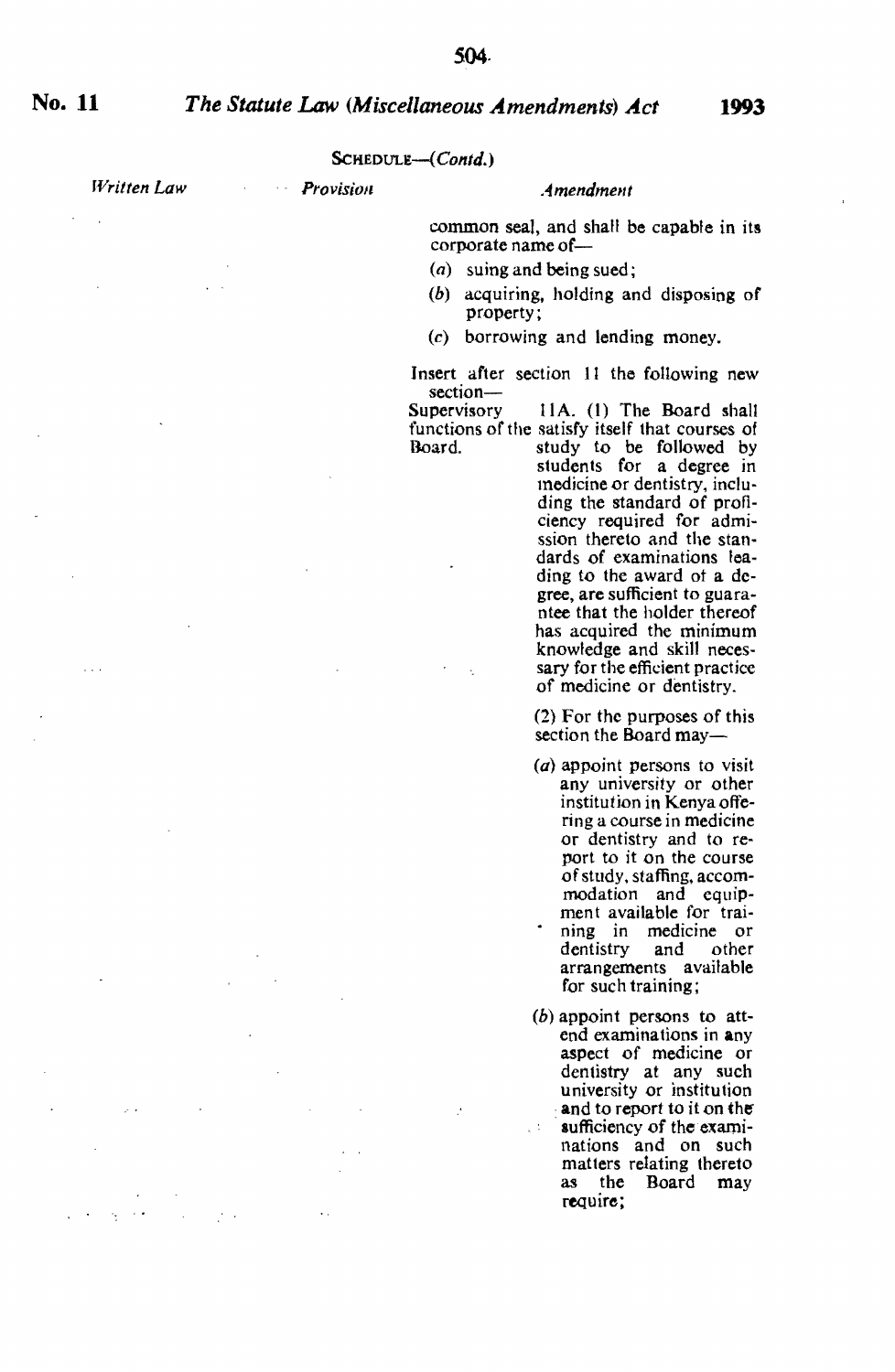## 1993 *The Statute Law (Miscellaneous Amendments) Act* No. 11

### SCHEDULE-(Contd.)

| Written Law | Provision | Amendment                                                                                                                                                                                                                                                                                                                                                                                                                                                                                                                  |
|-------------|-----------|----------------------------------------------------------------------------------------------------------------------------------------------------------------------------------------------------------------------------------------------------------------------------------------------------------------------------------------------------------------------------------------------------------------------------------------------------------------------------------------------------------------------------|
|             |           | $(c)$ require the dean or hea.<br>of the faculty of medi <sup>d</sup><br>cine or dentistry or both<br>at any such university<br>or institution to provide<br>written information to<br>it concerning any<br>- of<br>the matters referred to<br>in paragraph $(a)$ or $(b)$ .                                                                                                                                                                                                                                               |
|             |           | (3) The Board shall for-<br>ward a copy of any report<br>made under subsection (2)<br>to the university or institu-<br>tion concerned and may, if<br>it is satisfied that the<br>standard of any course or<br>examination is insufficient.<br>and after it has given the<br>university or institution an<br>of making<br>opportunity<br>observations on the report,<br>require the university or<br>institution in writing to take<br>such measures as it may<br>specify in order to improve<br>or rectify the standard of |

(4) If the Board, after requirements in writing has been made under subsection (3), is satisfied that the university or institution has<br>nevertheless failed to take measures which are in the opinion of the Board neces-<br>sary to improve or rectify<br>the standard of any course or examination, it may cancel or suspend any recognition of a degree, diploma, or qualification awarded by that university or institution for the puposes of section 11:

such course or examination.

Provided that no degree<br>awarded prior to such cancellation'or suspension shall be thereby affected.

The Local Government Act (Cap. 265).

яÎ,

s. 150 (1)

Delete and insert the following-

 $\lambda$ 

(1) A local authority may with the approval of the Minister, pay to a

*sos*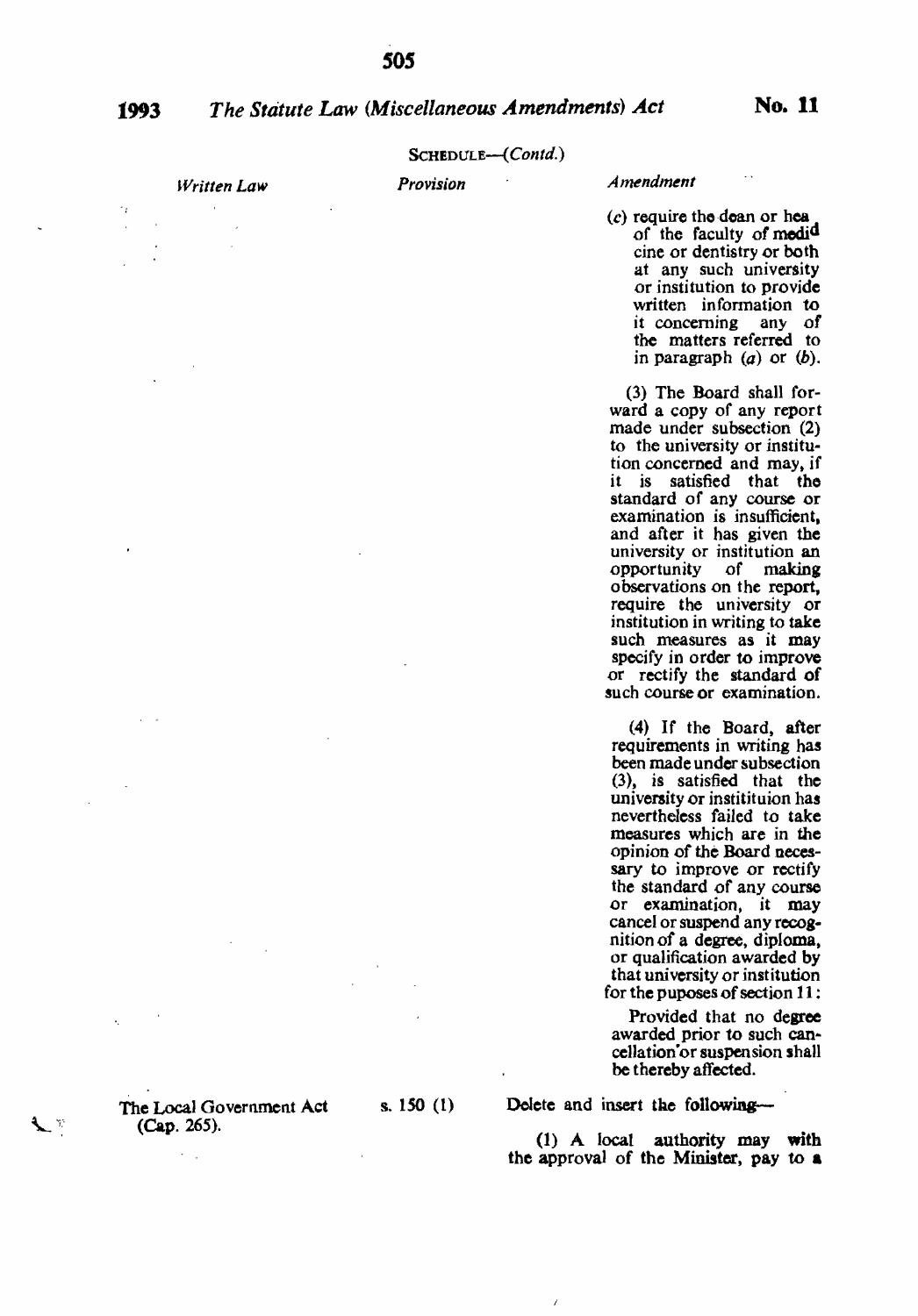$\mathbb{R}^3$ 

S06

|                                         |                  | $S$ CHEDULE $-(Contd.)$                                                                                                                                                                                                                                                                                                                               |
|-----------------------------------------|------------------|-------------------------------------------------------------------------------------------------------------------------------------------------------------------------------------------------------------------------------------------------------------------------------------------------------------------------------------------------------|
| Written Law                             | <b>Provision</b> | Amendment                                                                                                                                                                                                                                                                                                                                             |
|                                         |                  | councillor, at such rates as the Minister<br>may specify, or where the Minister has<br>specified maximum rates, at such rates<br>as it may determine not exceeding<br>those maximum rates—                                                                                                                                                            |
|                                         |                  | (a) such terminal benefits as may be<br>determined by the Minister;                                                                                                                                                                                                                                                                                   |
|                                         |                  | (b) allowances in respect of $-$                                                                                                                                                                                                                                                                                                                      |
|                                         |                  | (i) expenditure on subsistence or<br>travelling necessarily incurred by<br>him for the purposes of enab-<br>ling him to perform his duties as<br>councillor:                                                                                                                                                                                          |
|                                         |                  | (ii) loss of earnings, which he would<br>otherwise have made, necessarily<br>suffered by him for purpose<br>specified in the paragraph (i);<br>and                                                                                                                                                                                                    |
|                                         |                  | (iii) additional expenses, other than<br>expense on account of sub-<br>sistence or travelling, to which<br>he would not otherwise have<br>been subject, necessarily incurred<br>by him for the purpose aforesaid.                                                                                                                                     |
|                                         | s. 151           | In subsection (1) insert after "officer"<br>in the fourth line the words "or a<br>councillor who has held office as a<br>councillor continuously for twenty years<br>or more" and delete the colon in the<br>seventh line and insert the words "or a<br>councillor who has held office as a<br>councillor continuously for twenty years<br>or more:". |
| The Government Lands<br>Act (Cap. 280). | s.2<br>Cap. 318  | Delete the definition of "agricultural"<br>purpose" and insert the following<br>" 'agricultural purpose' means any pur-<br>pose falling within the meaning of agricul-<br>ture as defined in the Agriculture Act".                                                                                                                                    |
|                                         | 8.7              | Insert in the first line after "Commissioner"<br>the words "or an officer of the Lands<br>Department".                                                                                                                                                                                                                                                |
|                                         |                  | Insert in the second line of the proviso<br>after "Commissioner" the word " or such<br>officer".                                                                                                                                                                                                                                                      |
| The Agriculture Act<br>(Cap. 318).      | 3.2              | Delete the definition of agriculture and<br>insert the following---                                                                                                                                                                                                                                                                                   |
|                                         |                  | "agriculture" means cultivation of land<br>and the use of land (whether or not                                                                                                                                                                                                                                                                        |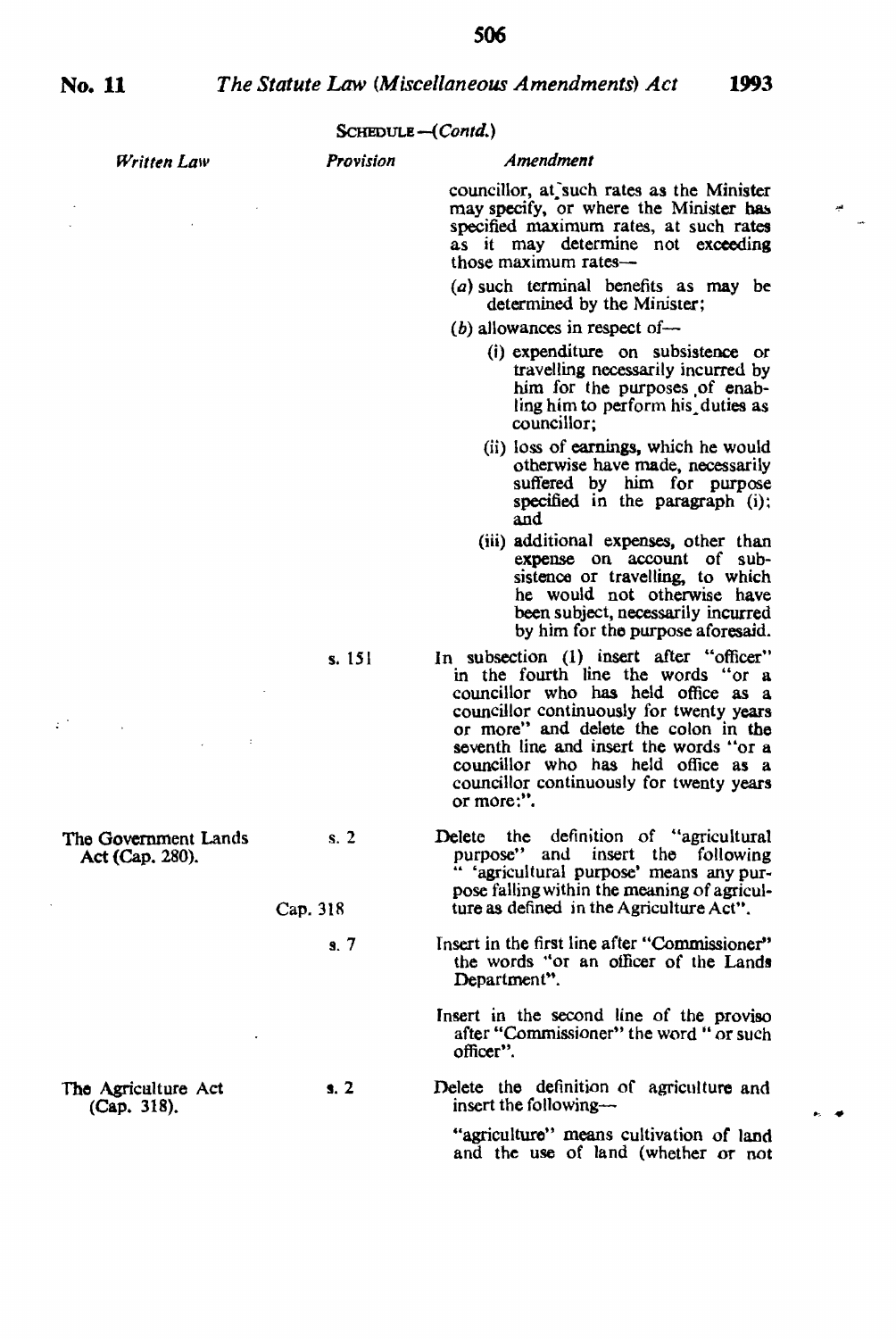*.s07* 

 $\overline{a}$ 

 $\mathcal{L}^{\pm}$ 

 $\bar{z}$ 

 $\overline{a}$ 

|                                                 |           | SCHEDULE—(Contd.)                                                                                                                                                                                                                                                                                                                                                                                                                            |
|-------------------------------------------------|-----------|----------------------------------------------------------------------------------------------------------------------------------------------------------------------------------------------------------------------------------------------------------------------------------------------------------------------------------------------------------------------------------------------------------------------------------------------|
| Written Law                                     | Provision | Amendment                                                                                                                                                                                                                                                                                                                                                                                                                                    |
|                                                 |           | covered by water) for any purpose<br>٥ſ<br>husbandry and includes—                                                                                                                                                                                                                                                                                                                                                                           |
|                                                 |           | (a) horticulture, fruit growing and seed<br>growing;                                                                                                                                                                                                                                                                                                                                                                                         |
|                                                 |           | (b) dairy farming, bee keeping and bree-<br>ding and keeping of livestock;                                                                                                                                                                                                                                                                                                                                                                   |
|                                                 | Cap. 376  | (c) conservation and keeping of game<br>animals, game birds and protected<br>animals (all as defined in the Wildlife<br>(Conservation and Management) Act<br>and also of all aquatic animals:                                                                                                                                                                                                                                                |
|                                                 | Cap. 378  | $(d)$ breeding, game ranching, game crop-<br>ping and other wildlife utilization and<br>otherwise turning to account within<br>the provisions of the Act referred to<br>in paragraph $(c)$ but not otherwise<br>of game animals and game birds (not<br>being protected animals) and also of<br>all aquatic animals whether in inland<br>waters or the waters of the maritime<br>zones falling within the provisions of<br>the Fisheries Act: |
|                                                 |           | (e) the use of land as grazing, meadow<br>land, market gardens or nursery<br>grounds; and                                                                                                                                                                                                                                                                                                                                                    |
|                                                 |           | $(f)$ the use of land for woodlands and<br>other forms of agroforestry, when<br>that use is ancilliary to the use of<br>land for other agricultural purposes;<br>and "agricultural" shall be construed<br>accordingly.                                                                                                                                                                                                                       |
| The Kenya Ports Authority<br>Act (Cap. 391).    | 5.4       | Delete "two persons" in paragraph $(f)$<br>and insert "six persons".                                                                                                                                                                                                                                                                                                                                                                         |
| The Kenya Railways Cor-<br>poration (Cap. 397). | s. 4      | Delete "three persons" in paragraph $(f)$<br>and'insert "six persons".                                                                                                                                                                                                                                                                                                                                                                       |
| The Traffic Act (Cap. 403).                     | 9.103(2)  | Delete and insert the following—<br>(2) A person who contravenes or fails<br>to comply with this section shall be guilty<br>of an offence and liable to a fine of not<br>less than two thousand shillings and<br>not more than five thousand shillings,<br>and in addition the court may order the<br>confiscation of the instrument by which<br>the offence is committed.                                                                   |
|                                                 | s. 104    | Delete and insert the following-                                                                                                                                                                                                                                                                                                                                                                                                             |
|                                                 |           | Any person who contravenes or fails to<br>comply with any provisions of this Part                                                                                                                                                                                                                                                                                                                                                            |

shall be guilty of an offence and liable,

 $\sim$